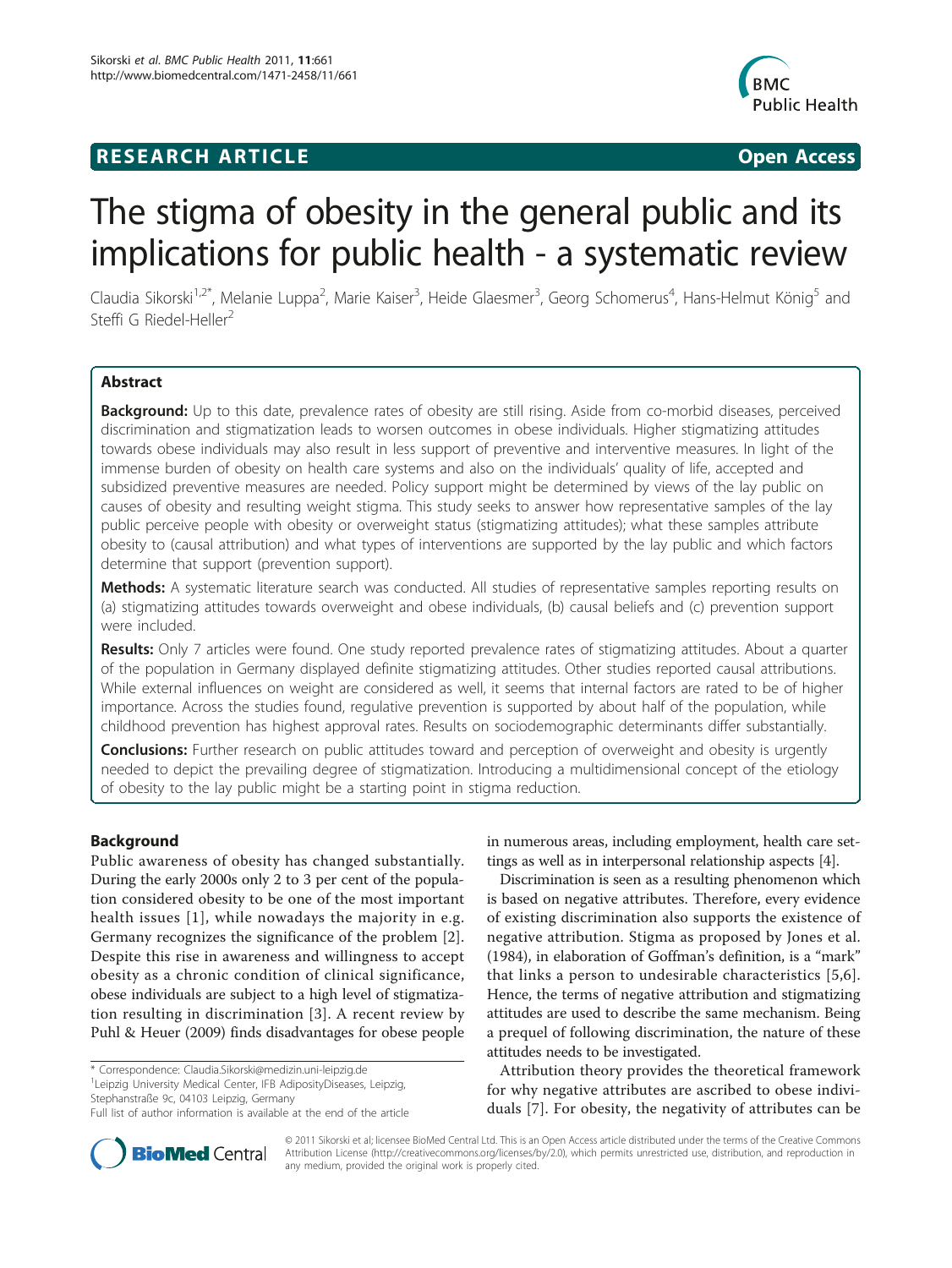explained by the influence of causal beliefs and responsibility. DeJong showed in experiments that both play a central role in negative attribution [[8](#page-7-0),[9](#page-7-0)]. Crandall & Moriarty conclude from their study that the more a disease is perceived as under volitional control, the more it is stigmatizing - with obesity generally being perceived as highly under control [[10,11](#page-7-0)]. A further study on a number of health problems including obesity found perceptions of level of severity and behavioral causation of these conditions to predict greater social rejection [[7](#page-7-0)]. Corrigan (2003) provides an attribution model of public discrimination. In this model, causal beliefs about the controllability of the condition lead to an emotional response (e.g. stigmatization attitudes). Behavioral consequences in the form of discrimination result [\[12\]](#page-7-0).

While a recent review summarizes discrimination and stigmatizing attitudes [[4\]](#page-6-0), so far, causal beliefs on obesity have not been summarized in a comprehensive review yet. Negative attributes include labeling obese individuals as lazy, unintelligent and unmotivated [[3,4](#page-6-0),[13](#page-7-0)]. Translated into public policy support, higher stigmatizing attitudes may result in less support of preventive and interventive measures. Since these stigmatizing attitudes might be based on causal attribution to the individual, the public might not see the need or justification to support and finance efficient prevention measures. In light of the immense burden of obesity on health care systems [[14,15\]](#page-7-0), prevention efforts that are accepted and potentially subsidized by the public are crucial to obviate a further rise in obesity prevalence rates.

Furthermore, Puhl and Heuer (2010) show that perceived weight stigma and discrimination have a vast impact on the quality of life of overweight individuals, including higher probabilities to show unhealthy eating and activity behavior [[16,17\]](#page-7-0). Indeed, it could also be assumed that weight discrimination influences treatment rates and help-seeking behavior for weight reduction opportunities. Together, these factors provide basis for a further rise in obesity prevalence rates [[4\]](#page-6-0). Respectively, comprehensive knowledge on these components of weight stigma will further help to evaluate existing models of stigmatization as well as promoting the development of new models.

For all components - stigmatizing attitudes, causal attribution and prevention support - research has mainly been based on samples in selected settings, e.g. students [[18,19\]](#page-7-0). This study seeks to answer (a) how representative samples of the lay public perceive people with obesity or overweight status (stigmatizing attitudes); (b) what these samples attribute obesity to (causal attribution) and (c) what types of interventions are supported by the lay public and which factors determine that support (prevention support).

## Methods

## Literature search

This review was prepared according to the systematic literature review guidelines of the Centre for Reviews and Dissemination [[20](#page-7-0)] and follows PRISMA (Preferred Reporting Items for Systematic reviews and Meta-Analyses) suggestions [\[21\]](#page-7-0). A systematic literature search available on the electronic databases Medline, Web of Science, PSY-NDEXplus, EMBASE and Cochrane Library was conducted in February 2011. The terms (obes\* OR adiposity\* OR overweight\* OR over-weight\* OR fat) AND (attitude\* OR belief\* OR prejudice\* OR stigma\* OR perception\*) AND representative served as search criteria. Additional File [1](#page-6-0) shows the Medline search strategy in detail. In addition, the bibliographies of the selected articles were searched.

## Inclusion criteria

Abstracts were screened by two authors using the following selection criteria: (i) nationally or community-based representative studies (ii) of the adult ( $\geq$  18 years) general population and (iii) reporting on attitudes towards, stereotypes of, or the perception of overweight and obese people as an outcome variable.

## Data extraction

Titles and abstracts were screened to identify studies of likely relevance and full papers obtained. Primarily, methodical data on sampling, study design, explored constructs, and definition of outcome criteria were extracted from all selected studies. Secondly, the selection criteria described in the above section were then reapplied to ensure accurate study inclusion.

## Results

## Study characteristics

The results of the systematic literature search are shown in Figure [1.](#page-2-0) Initially, 1024 articles were found in the search. From those, 45 potentially relevant articles were identified after screening of abstracts. Twenty-two of these were found in reference lists of the identified articles. After retrieving all full articles, 38 further articles were rejected as not fulfilling the selection criteria. Seven articles were assessed and included for detailed analysis. Table [1](#page-3-0) gives an overview on study characteristics and used measures. Three articles were based on the same study and will be reported as one. Most studies found in the process of literature search investigated the opinion of the U.S. population [[22-25](#page-7-0)]. There was only one representative German survey [\[2,](#page-6-0)[26](#page-7-0),[27](#page-7-0)]. Sample sizes varied from  $N = 909$  to  $N = 2,250$ . All selected studies surveyed nationally representative samples of individuals aged 18 years and older, with a mean age of 45.9 years.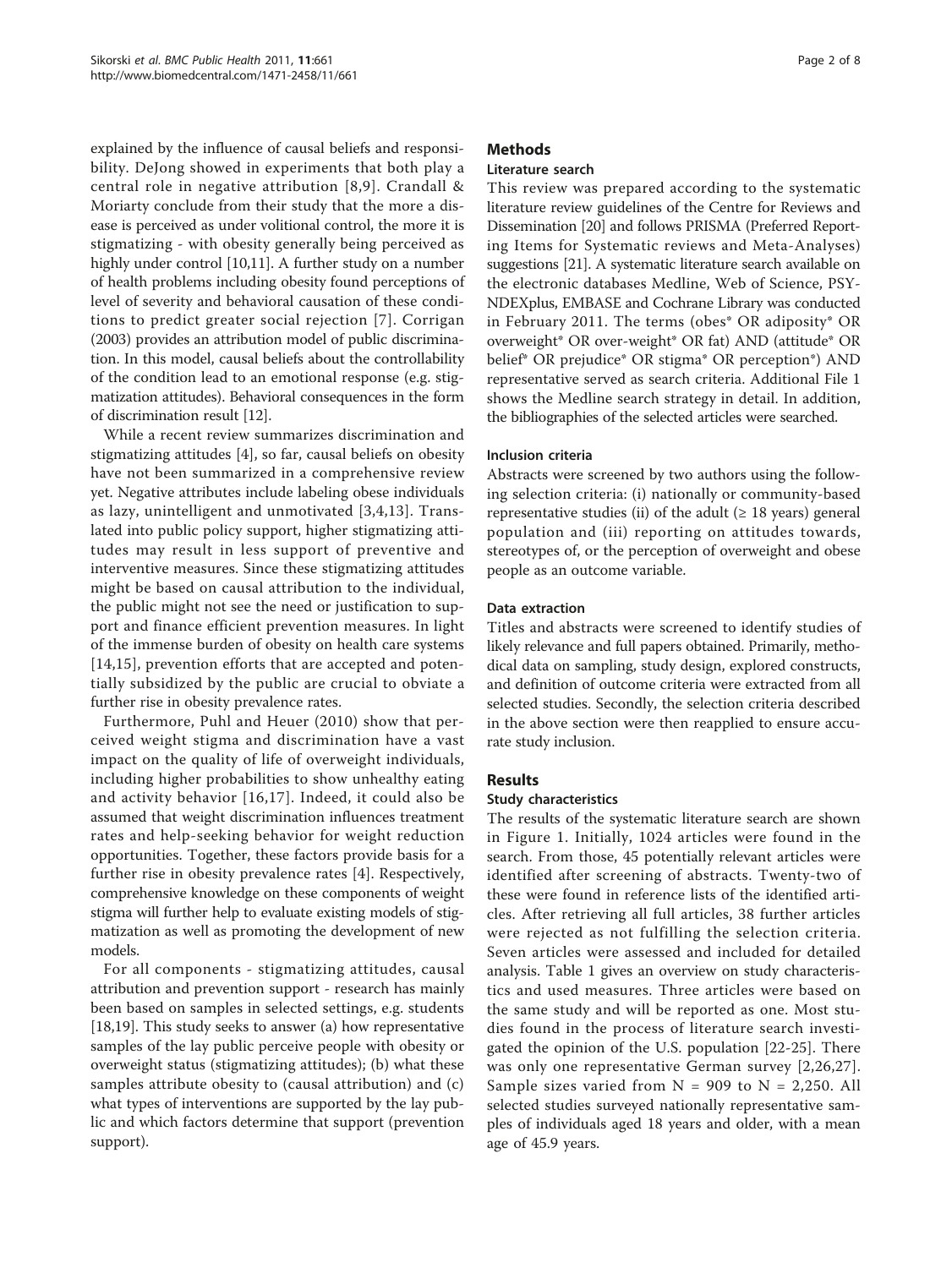<span id="page-2-0"></span>

The instruments applied in the investigations were primarily constructed by the authors themselves and were based on previous research and current literature. One group used metaphors derived from elite discourse and previous research [[22,28](#page-7-0)]. Another applied the subscale "Weight Control/Blame" (WCB) from the Antifat Attitude Test [[27](#page-7-0),[29\]](#page-7-0). Overall, three out of five studies recruited their participants through Random Digit Dialing-sampling [[22-24](#page-7-0)]. The majority of research teams conducted their investigation via telephone interviews. One applied an internet survey procedure [[22\]](#page-7-0).

#### (a) Stigmatizing attitudes

Only one article reports explicit measures of stigmatizing attitudes. Hilbert et al. (2008) found an average

WCB score of 3.01 (scale range:  $1 =$  strongly disagree to 5 = strongly agree) [[27\]](#page-7-0). A mean score of 3 indicated mainly neutral answers. In an analysis of response patterns, the authors categorized 23.5% of all respondents as displaying definite stigmatizing attitudes (WCB score  $\geq$  3.50) while 21.5% showed no stigmatizing attitudes (WCB score  $\leq$  2.49). Entered into a regression equation with stigmatizing attitudes as the dependent variable, causal attribution of obesity to behavior (internal) contributed to the explanation of variance the most  $(r^2 =$ 0.10). Further variables predicting higher stigmatizing attitudes were less education, not seeing obesity as an illness, older age and fewer causal attribution of obesity to heredity. Those five variables accounted for a total of 18% the variance.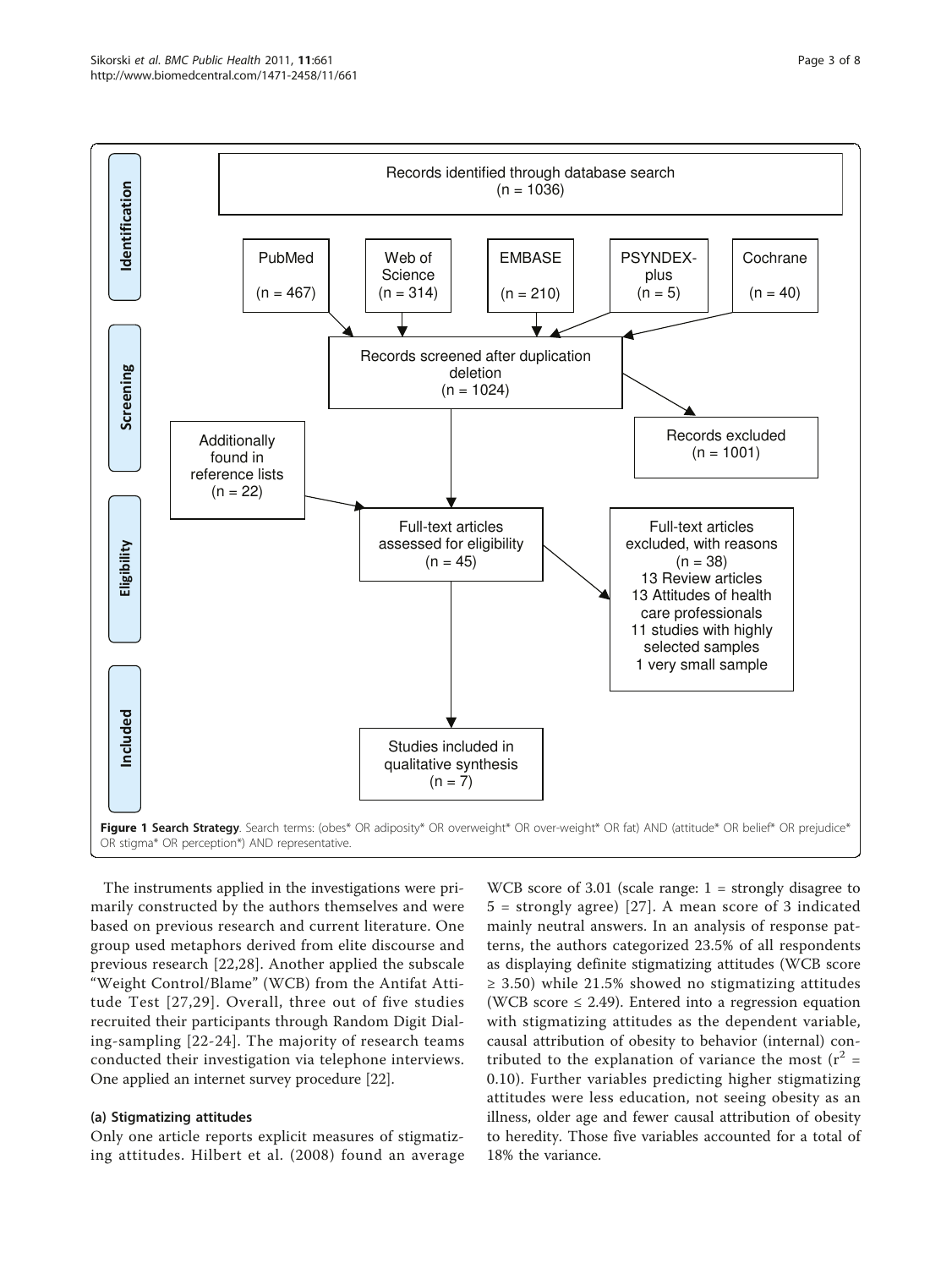#### <span id="page-3-0"></span>Table 1 Study Characteristics

| Study                                                                         | n    | <b>Sample Description</b>                                                                                                                               |                  | Age Survey<br>Method                                                       | Construct covered and main measurements used                                                                                                                                                                                                                                                                                                                                                                                                                                                  |
|-------------------------------------------------------------------------------|------|---------------------------------------------------------------------------------------------------------------------------------------------------------|------------------|----------------------------------------------------------------------------|-----------------------------------------------------------------------------------------------------------------------------------------------------------------------------------------------------------------------------------------------------------------------------------------------------------------------------------------------------------------------------------------------------------------------------------------------------------------------------------------------|
| $[22]$<br>Barry, Brescoll,<br>Brownell &<br>Schlesinger (2009);<br><b>USA</b> | 1009 | nationally representative web $\geq$ 18<br>sample<br>RDD-sampling to recruit for<br>web sample;<br>Yale Rudd Center Public<br>Opinion on Obesity Survey | yrs              | Internet<br>survey                                                         | <b>Causal attribution</b> described in 7 specific metaphors:<br>obesity as sinful behaviour; a disability; a form of eating disorder; a<br>food addiction; a reflection of time crunch; a consequence of<br>manipulation by commercial interests; as result of a toxic food<br>environment<br>For what percentage of overweight Americans does [metaphor]<br>account for? Policy support (7 redistributive, 6 compensatory, 3<br>price-raising):<br>Rating of support                         |
| [2,26,27]<br>Hilbert, Rief, Brähler,<br>2007a, 2007b; 2008<br>Germany         | 1000 | nationally representative<br>ADM-sampling with last<br>birthday method; surveyed<br>by USUMA                                                            | 45.9<br>yrs      | Telephone<br>interview<br>structured<br>interview<br>$-$ CATI<br>$-20$ min | <b>Causal attribution</b> conceptualized in 11 items:<br>behavioural, other environmental, genetic risk factors $\rightarrow$ rating on a<br>5-point Likert scale.<br>Policy support (11, information-based campaigns, regulatory<br>measures and childhood-focused measures):<br>Rating of support<br>Stigmatizing attitudes:<br>Subscale "weight/control blame" (WCB) of the Antifat Attitudes Test.<br><b>Causal attribution:</b> 3 scales covering behaviour, environment and<br>heredity |
| $[23]$<br>Oliver & Lee, 2005;<br><b>USA</b>                                   | 909  | nationally representative;<br>RDD-sampling; American<br>Attitudes towards Obesity<br>(AATO) survey                                                      |                  | Telephone<br>interview                                                     | <b>Causal attribution:</b> 2 items each on 3 dimensions (genetic,<br>environmental, personal attribute factors)<br>Policy support (regulating food ads and lunches in school):<br>Rating of support on 5-point Likert scale                                                                                                                                                                                                                                                                   |
| $[24]$<br>Seo, Torabi & Torabi,<br>2006;<br><b>USA</b>                        | 1000 | nationally representative;<br>RDD-sampling                                                                                                              | $\geq 18$<br>yrs | Telephone<br>interview<br>$-$ CATI<br>$-10$ min                            | <b>Causal attribution:</b> 2 items ("Obese people can do sth. about their<br>weight" and "Obese people can lose weight by watching their<br>eating habits")→ rating on 5-point Likert scale.                                                                                                                                                                                                                                                                                                  |
| $[25]$<br>Taylor, Funk,<br>Craighill, 2006;<br><b>USA</b>                     | 2250 | randomly-selected nationally<br>representative                                                                                                          | yrs              | $\geq$ 18 Telephone<br>interview                                           | <b>Causal attribution:</b> Rating of reasons of overweight/obesity                                                                                                                                                                                                                                                                                                                                                                                                                            |

Abbreviations: ADM — Arbeitsgemeinschaft Deutscher Marktforschungsinstitute (German specific three stage random sampling method); CATI - Computer-Assisted Telephone Interview; RDD - Random Digit Dialing.

#### (b) Causes of obesity/causal attribution

In an earlier publication of the same study, Hilbert et al. report results of agreement with different perceived causes of obesity that were allocated to underlying factors [[2\]](#page-6-0). The most prevailing causal attributions were lack of activity behavior (82.4%) and overeating (72.8%). External factors were rated less important - only 34.9% agreed on heredity to be important, and, respectively, only 23.6% of all respondents found the lack of activity environment to be of importance. However, about half of the respondents (53.8%) agreed a bad food environment to be one possible cause of obesity. Men were less likely to report causal attribution to the food environment while attribution to activity behavior was found to be associated with lower income (leading to less attribution to activity) and higher age (higher agreement rates).

Two items of the study by Seo et al. (2006) can be regarded as proxy measures of causal attribution. The assumptions that obese individuals can do something about their weight and lose weight by watching their eating habits are causes ascribed to the individual, e.g. personal attribution. For each item, almost three quarters of the respondents agreed. Being of Hispanic decent (item: "can do sth. about their weight", compared to black and white ethnicity) and an education level of some college (item: "watch eating habits", compared to High School level) showed to be demographic correlates leading to lower agreement rates [[24\]](#page-7-0). Another study by Oliver & Lee (2005) finds an attribution to lack of willpower to be agreed on most often (65% agree or strongly agree). The authors assessed agreement with two items on each factor of possible explanations of obesity (genetics, environmental and personal attribute). Agreement with environmental factors was highest on average (59.5%), followed by personal attribute (55%) and genetic influences (29%).

Reasons under control of the individual rank highest in the study by Taylor et al. (2006) - not getting enough exercise (75%) and lack of willpower (59%) are seen as more important causes than food environment (50%) and genetics (32%). As for demographic correlates, higher percentages of women describe the reasons "lack of exercise" and "food marketing" as very important. Blacks and Hispanics are inclined to put slightly more emphasis on genetic factors, still ranking it lowest, as Whites do.

In context of the totally different approach used by Barry et al. (2009) by assessing perceived causes of obesity with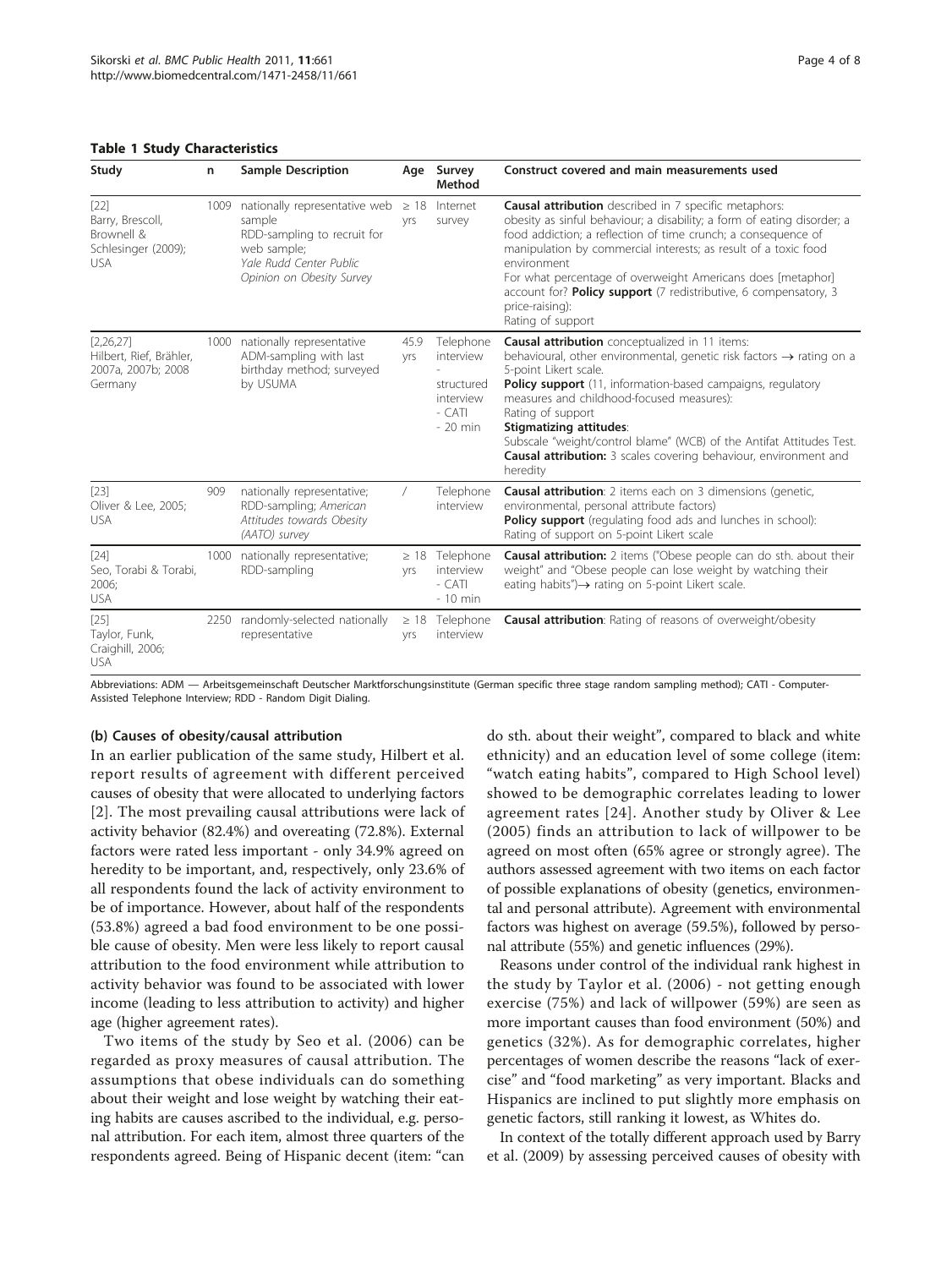metaphors, both, metaphors displaying high individual blame (obesity as a sinful behavior, an addiction) and metaphors with low individual blame (industry manipulation, toxic food environment) are seen as important or very important explanations [[22](#page-7-0)]. Table 2 summarizes results and provides an overview.

#### (c) Prevention support

Hilbert et al. assessed support of three categories of prevention efforts (information, regulation and childhood prevention). Support for preventive measures was highest for childhood prevention and informational campaigns (89.7% and 82.2%), while regulative prevention was only agreed on by 42.4% of the participants. Determinants of prevention support were analyzed in multiple linear regression analysis. Attribution of obesity to be a result of the food environment contributed to variance explanation the most. Higher age, female gender and residence in the eastern part of Germany were sociodemographic correlates of prevention support. Furthermore, a greater perceived significance of obesity, stronger societal responsibility for a solution to the obesity problem, and more causal attribution of obesity to lack of activity behavior showed to be significant associations of prevention support [\[2](#page-6-0)]. Oliver & Lee (2005) concentrated their survey on preventive measures of the regulative spectrum (food ads, taxing, junk food in schools, the same as in the study by Hilbert et al.). Support was highest for regulating food ads (57% agree or strongly agree), while only 33% of the respondents agreed on taxing snack foods [[23](#page-7-0)]. Overall agreement with regulation corresponds to the results of the study by Hilbert and colleagues [[26](#page-7-0)] - 45.6% show approval of this kind of prevention effort. Older age proved to be an influencing factor: Sixty-five-year-olds are more likely to support all three policies than eighteenyear-olds. High family income predicted opposition to obesity policies. Effects of gender, educational background and ethnicity are mixed across the three items. One item -

linking obesity to access to poor foods - showed to be a highly significant predictor for support of all three policies. This result was also found by Hilbert and colleagues [\[2](#page-6-0)]. Barry et al. (2009) divided prevention policies into three groups: redistributive (tax increasing), compensatory (helping or protecting citizens), and price-raising policies [[22](#page-7-0)]. These are not commensurate with the categorization by Hilbert et al. and Oliver & Lee; however, it is possible to contrast approval rates for the three policies used in all studies, all of the regulative spectrum (see table [3\)](#page-5-0). Again, highest approval rates are found for TV advertisement regulation and abolishment of junk food in schools while taxing junk food was unpopular. The overall agreement rate is congruent with the other studies (45%). Since demographic correlates are only reported for the three main categories and adequate comparisons are not possible, the authors refrain from reporting these.

## **Discussion**

This study aimed at reviewing a) prevalence of stigmatizing attitudes, b) causal attribution of obesity of the lay public and its predictors as well as c) determinants of prevention support. Regarding causal attribution as a potential origin of stigmatizing attitudes towards obesity, this review shows that causes that are within the individual's control are named most frequent in population surveys and yield high agreement rates. It seems, however, that the public acknowledges the multicausality of obesity to some extent. Bad food environment in particular is named an important cause by about half of the population in Germany and in the USA. Also, the rated importance of genetics coincides. Research shows that aside from the significant role of genetic and biological factors [[30](#page-7-0)], social and economic variables have to be considered. Exemplarily, Finkelstein and colleagues summarize that, while reduced energy expenditure at the workplace and increased leisure activities equal out, calorie intake has risen in the past 20 years [[31\]](#page-7-0). The Centers for Disease

|  |  |  |  |  |  | Table 2 Perceived causes of obesity and demographic correlates |  |
|--|--|--|--|--|--|----------------------------------------------------------------|--|
|--|--|--|--|--|--|----------------------------------------------------------------|--|

| Cause                        | Hilbert et al. [2,26,27]             | Seo et al. [24]          | Oliver & Lee [23]        | Taylor et al. [25]       | Barry et al. [22]        |
|------------------------------|--------------------------------------|--------------------------|--------------------------|--------------------------|--------------------------|
| Lack of activity behavior    | 82.4<br>Low income J<br>Higher age 1 | $\sim$                   | $\overline{\phantom{a}}$ | 75<br>Female gender 1    |                          |
| Overeating                   | 72.8                                 | 72.5<br>Some college 1   | $\sim$                   | $\sim$                   |                          |
| Genetics                     | 34.9                                 | $\sim$                   | 29                       | 32<br>Blacks/Hispanics 1 | $\sim$                   |
| Lack of activity environment | 23.6                                 | $\overline{\phantom{a}}$ | $\overline{\phantom{a}}$ | $\overline{\phantom{a}}$ | $\overline{\phantom{a}}$ |
| Bad food environment         | 53.8<br>Female gender 1              | $\overline{a}$           | 62                       | 50<br>Female gender 1    | $23.9^2$                 |
| Lack of willpower            | $\overline{a}$                       | $\overline{\phantom{a}}$ | 65                       | 59                       | $\overline{\phantom{a}}$ |

Agreement rates in %; sociodemographic factors are listed, arrows indicate higher (†) or lower (↓) agreement with the corresponding cause; <sup>1</sup> 2 items each result in the differentiation of genetic, environmental and internal factors; for reasons of comparability single item results are reported;  $2$  toxic food environment.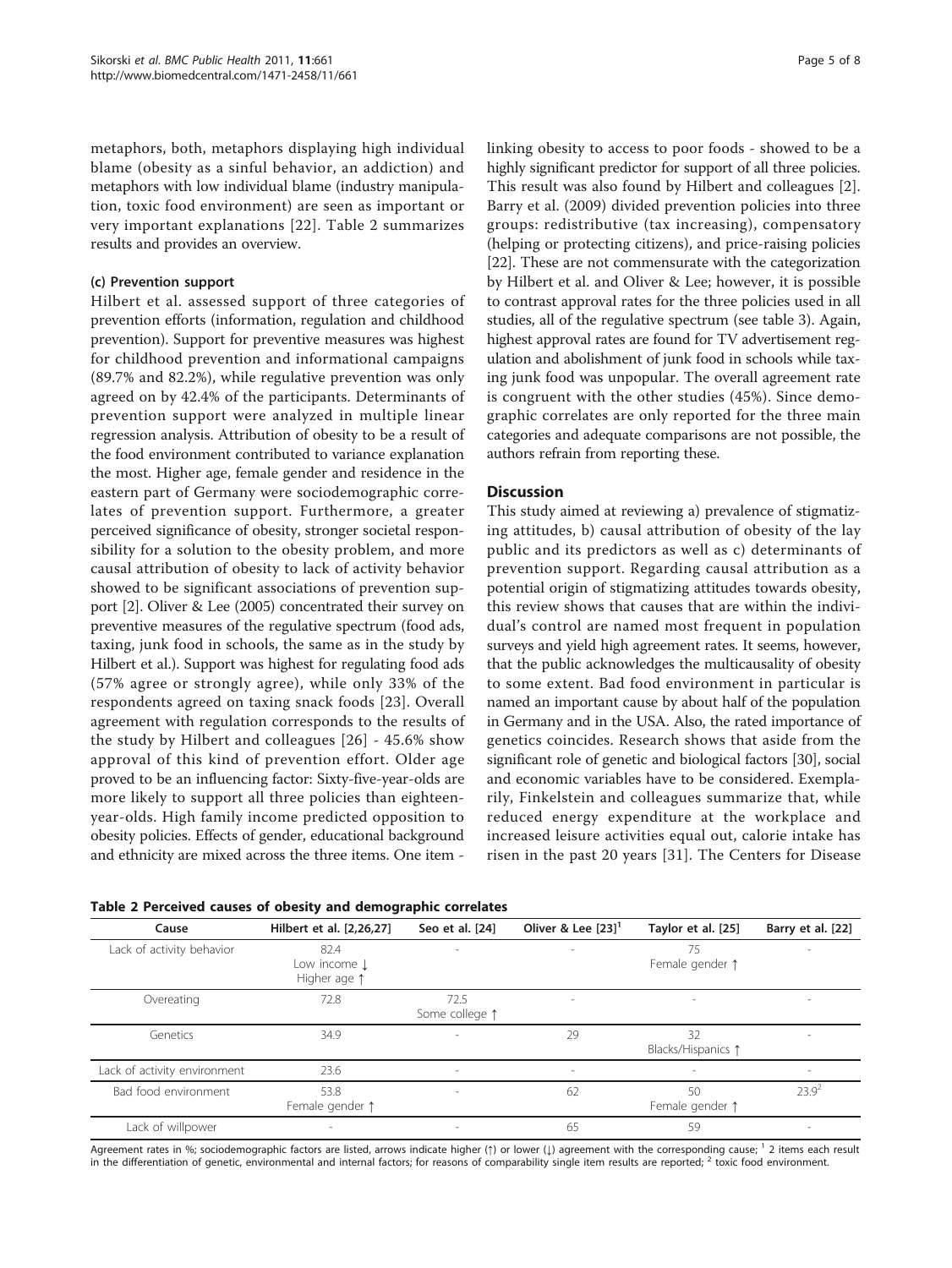<span id="page-5-0"></span>

| Policy                                          | Hilbert et al. [2,26,27]                                                                                                               | Oliver & Lee [23]                                                           | Barry et al.<br>[22] |
|-------------------------------------------------|----------------------------------------------------------------------------------------------------------------------------------------|-----------------------------------------------------------------------------|----------------------|
| Restricting advertisement for<br>unhealthy food | 47.7                                                                                                                                   | 57                                                                          | 52.5                 |
| Raising taxes on unhealthy food                 | 26.7                                                                                                                                   | 33                                                                          | 28.4                 |
| Banning unhealthy food in schools               | 52.8                                                                                                                                   | 47                                                                          | 54.3                 |
| Total                                           | 42.4                                                                                                                                   | 45.6                                                                        | 45                   |
| Correlates                                      | Higher age 1<br>Female gender 1<br>Eastern part of Germany 1<br>Attribution to bad food environment and lack of activity<br>behavior 1 | Higher age 1<br>Higher income J<br>Attribution to bad food<br>environment 1 |                      |

Agreement rates in %; sociodemographic factors are listed, arrows indicate higher (1) or lower (1) support of preventive measures in general.

Control and Prevention (CDC) reports a rise in energy intake of 7 to 20 per cent (men/women) since the late 70 s [[32\]](#page-7-0), to name just a few societal life-style related factors. Especially women seem to acknowledge this circumstance, seeing the food environment as an important contributor to the obesity problem. This might be a result of an increased awareness for nutritional aspects in general. A German study on nutrition showed women to be overrepresented in healthy nutrition clusters and underrepresented in a cluster describing fast food oriented consumers [\[33\]](#page-7-0).

However, the differentiation of internal and external attribution is somewhat questionable. Previous analysis of causal attribution showed that attributions to the environment were significantly associated with behavioral attributions and might therefore be assumed to be within the individual's control [[27](#page-7-0)]. Further research on causal beliefs of the lay public is therefore needed. The allocation of causes to internal and external factors will need to be clarified.

Despite considering external influences on weight as well, it seems that internal factors are rated to be of higher importance. Preference of internal factors might be influenced by media coverage. Coverage on obesity emphasizes internal, controllable factors of the condition while neglecting societal contributions [\[34\]](#page-7-0). A recent study replicates these results for Germany. Hilbert & Ried quantitatively analyzed national and local newspapers and concluded that the current way of reporting might contribute to weight stigma [[35\]](#page-7-0). On a theoretical level, being perceived as a somewhat voluntary condition, the societal function of obesity stigma can be explained by a model of Phelan and colleagues [[36](#page-7-0)]. The authors propose that the obvious failure to comply with societal norms (and that being the goal of attractiveness and fitness) is expanded to a judgment of morality and character (e.g. lack of willpower). This then leads to "reintegrative shaming" (e.g. stigmatization) and represents an attempt to increase the conformity with the existing norms (attractiveness and fitness). Therefore, stigmatizing obese individuals may motivate them to engage in healthier life style, assuming that individuals will alter behavior to avoid obvious social deviation and the resulting stigmatization [\[37](#page-7-0)]. Research challenges that assumption, presenting numerous results of negative consequences of weight stigma [\[38\]](#page-7-0). Puhl and Heuer (2010) review a number of studies showing that perceived stigmatization and discrimination results in unhealthy eating behavior, potential eating disorders and lower levels of physical activity, all leading way to further weight gain [\[16\]](#page-7-0). As this review shows, prevalence of stigmatizing attitudes is rather high. About a quarter of the German population displays stigmatizing attitudes towards the obese.

On the societal side of stigma consequence, according to attribution theory [[7](#page-7-0)], the attribution of obesity to internal factors leads to negative reactions and less empathy and willingness to help the affected individual. One indicator of such an association might be that this review shows highest support rates for childhood prevention but lowest rates for an increase in taxes and other regulative measures. This circumstance can be regarded as a willingness to support measures that do not influence or restrict the entire society (as it would be with tax rises) but only those that show more of an ideational effect. The result that higher stigmatizing attitudes lead to a higher support of prevention efforts, but less willingness to pay for these, goes in line with that assumption. Also, higher support was associated with higher age. One could argue that tax burden decreases with aging and retirement and therefore, again, a measure is supported that one does not have to pay for directly.

Initially, however, these results are contrary to attribution theory prediction, especially in the light of the factors associated with prevention support. Linking obesity to a bad food environment which, as mentioned before, might be a factor associated with internal control, positively predicts prevention support. The enforcement of social norms as an essential function of stigma in conditions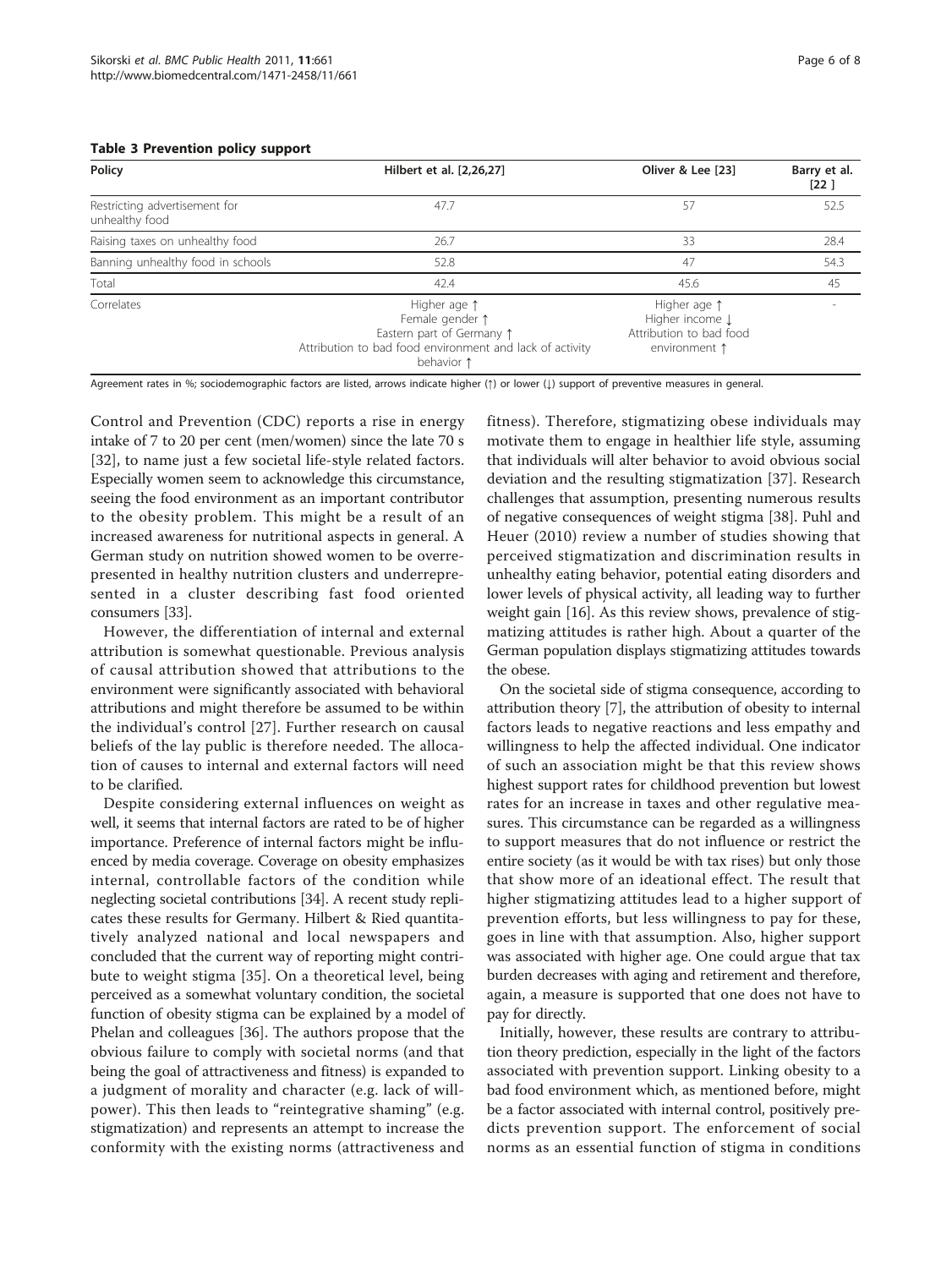<span id="page-6-0"></span>perceived as voluntary, might explain this link more adequate and might be a plausible consequence of stigmatization [[36\]](#page-7-0). Used to increase conformity with norms it seems logic that stigmatization also leads to higher prevention support.

## Limitations

The number of studies that the authors were able to include is limited. Only one study reporting the prevalence of stigmatizing attitudes in a representative sample was found. Especially the review of sociodemographic influences on prevalence of stigmatizing attitudes, causal attribution and prevention support was restricted by the scarce number of studies. Furthermore, the use of different measures to determine stigma makes comparisons rather difficult. Some studies used somewhat validated scales, while another derived metaphors from elite discourse, only allowing for careful validation assumptions.

## Conclusions

This review shows that reliable, population-based studies on the stigma of obesity are not yet sufficient in number and comparability. This is, however, the first review to focus on nationally representative studies. Since obesity is a widespread condition, representative research is needed in order to come to reliable conclusions.

Attribution of obesity to internal causes still seems a major source of stigmatization and discrimination of obese individuals which provides an ideal starting point for intervention approaches: Introducing a multidimensional concept of the etiology of obesity to the public ought to help reduce stigmatization. Such a concept is proposed by Sharma & Padwal. The authors declare obesity to be a sign of underlying causes that lead a positive energy intake balance. They call for an analysis of those underlying mainly external - factors that contribute to overeating and reduced activity behavior [\[39\]](#page-7-0).

## Future Perspectives and Practical Implications

Further research on public attitudes toward and perception of overweight and obesity is urgently needed to depict the prevailing degree of stigmatization for several reasons. Data on whom to target with anti-stigma campaigns is lacking. There might be parts of the population that display higher stigmatizing attitudes and thus should be addressed preferably in order to raise policy support. Additionally, obese men and women might experience a different degree of stigmatization. The same might be true for different age groups among the obese.

We suggest an increased use of standardized instruments (also concerning self-stigmatization such as the Inventory of Stigmatizing Experiences [\[40](#page-7-0)]) and accordingly focus on the development of such. As for options of actively dealing with stigmatizing attitudes, prevention

programs with information campaigns might have a high potential in increasing the awareness on the topic and have shown to be widely accepted. Furthermore, two approaches to stigma reduction and therefore better outcomes of overweight people have arisen - one being the urgent need for modification of prejudice among the general public and thus an effort of reducing weight discrimination, the other being effective coping strategies for the individuals themselves, easing effects of perceived weight discrimination. A return to normal weight is improbable for most obese individuals since most weight-loss interventions only yield a weight loss of about 10 per cent [[41](#page-7-0)]. Stigma and attitude modification therefore play a central role and hold the potential in helping to prevent negative outcomes for affected individuals.

## Additional material

[Additional file 1: S](http://www.biomedcentral.com/content/supplementary/1471-2458-11-661-S1.DOC)earch terms for Medline. Details on the search strategy for Medline.

#### Acknowledgements

This work was supported by the Federal Ministry of Education and Research (BMBF), Germany, FKZ: 01EO1001.

#### Author details

<sup>1</sup>Leipzig University Medical Center, IFB AdiposityDiseases, Leipzig, Stephanstraße 9c, 04103 Leipzig, Germany. <sup>2</sup>Institute of Social Medicine Occupational Health and Public Health, University of Leipzig, Philipp-Rosenthal-Str. 55, 04103 Leipzig, Germany. <sup>3</sup>Department of Medical Psychology and Medical Sociology, University of Leipzig, Philipp-Rosenthal-Str. 55, 04103 Leipzig, Germany. <sup>4</sup>Department of Psychiatry and Psychotherapy, University of Greifswald, Rostocker Chaussee 70, 18437 Stralsund, Germany. <sup>5</sup>Department of Medical Sociology, Social Medicine and Health Economics, Hamburg-Eppendorf University Medical Center, Martinistr. 52, 20246 Hamburg, Germany.

#### Authors' contributions

CS, ML and SRH outlined and specified the research questions. The principal author and MK conducted the literature search and screened abstracts and titles. Article inclusion was also evaluated by MK and SRH. CS wrote the first draft of the manuscript. ML, HHK, HG and GS revised it crititically for important intellectual content. All authors contributed to and have approved the final manuscript.

#### Competing interests

The authors declare that they have no competing interests.

Received: 28 March 2011 Accepted: 23 August 2011 Published: 23 August 2011

#### References

- 1. Schlesinger M: [Weighting for Godot.](http://www.ncbi.nlm.nih.gov/pubmed/16477788?dopt=Abstract) J Health Polit Policy Law 2005, 30:785-801.
- 2. Hilbert A, Rief W, Braehler E: [What determines public support of obesity](http://www.ncbi.nlm.nih.gov/pubmed/17568049?dopt=Abstract) [prevention?](http://www.ncbi.nlm.nih.gov/pubmed/17568049?dopt=Abstract) J Epidemiol Community Health 2007, 61:585-590.
- 3. Puhl RM, Brownell KD: [Bias, discrimination, and obesity.](http://www.ncbi.nlm.nih.gov/pubmed/11743063?dopt=Abstract) Obes Res 2001, 9:788-805.
- 4. Puhl RM, Heuer CA: The Stigma of Obesity: A Review and Update. Obesity (Silver Spring, Md) 2009, 17:941-964.
- 5. Goffman E: Stigma: Notes on the Management of Spoiled Identity Englewood Cliffs, NJ: Prentice Hall; 1963.